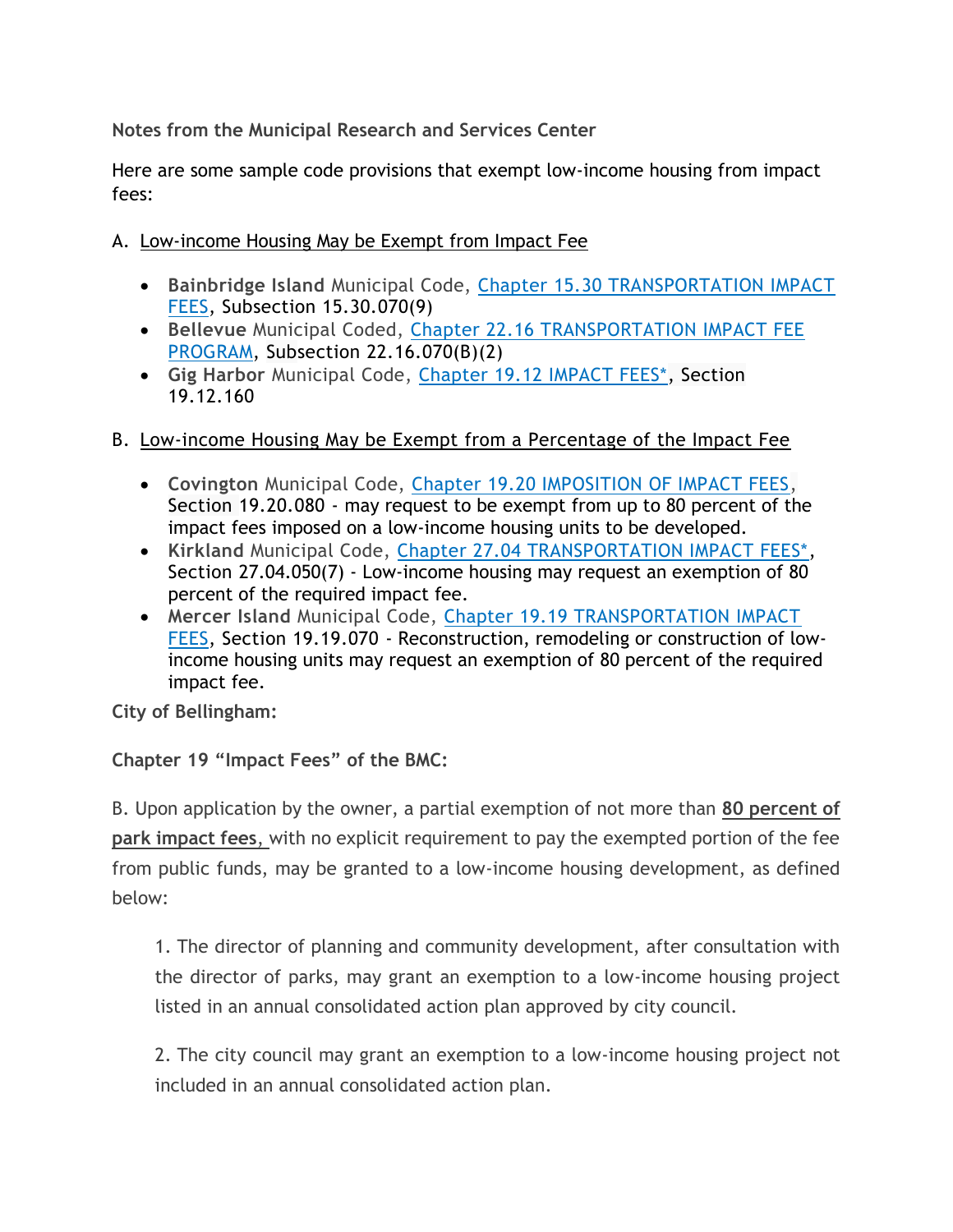3. The decision to grant, partially grant or deny an exemption shall be based on the public benefit of the specific project, the extent to which the applicant has sought other funding sources, the financial hardship to the project of paying the impact fees, the impacts of the project on public facilities and services, and the consistency of the project with adopted city plans and policies relating to lowincome housing.

4. An exemption granted under this subsection must be conditioned upon requiring the developer to record a covenant approved by the director of planning and community development that prohibits using the property for any purpose other than for low-income housing. At a minimum, the covenant must address price restrictions and household income limits for the low-income housing, and require that, if the property is converted to a use other than for low-income housing as defined in the covenant, the property owner must pay the applicable impact fees in effect at the time of any conversion. Covenants required by this subsection must be recorded with the Whatcom County auditor.

5. "Low-income housing" means housing with a monthly housing expense that is no greater than 30 percent of 80 percent of the median family income adjusted for family size, for Bellingham, as reported by the United States Department of Housing and Urban Development. [Ord. [2015-07-029](http://www.codepublishing.com/WA/Bellingham/html/pdfs/2015-07-029.pdf) § 1; Ord. [2009-04-020;](http://www.codepublishing.com/WA/Bellingham/html/pdfs/2009-04-020.pdf) Ord. [2007-10-080;](http://www.codepublishing.com/WA/Bellingham/html/pdfs/2007-10-080.pdf) Ord. [2006-02-012\]](http://www.codepublishing.com/WA/Bellingham/html/pdfs/2006-02-012.pdf).

E. Upon application by the owner, a partial exemption of not more than **80 percent of transportation impact fees,** with no explicit requirement to pay the exempted portion of the fee from public funds, may be granted to a low-income housing development, as defined below:

1. The director of planning and community development, after consultation with the director of public works, may grant an exemption to a low-income housing project listed in an annual consolidated action plan approved by city council.

2. The city council may grant an exemption to a low-income housing project not included in an annual consolidated action plan.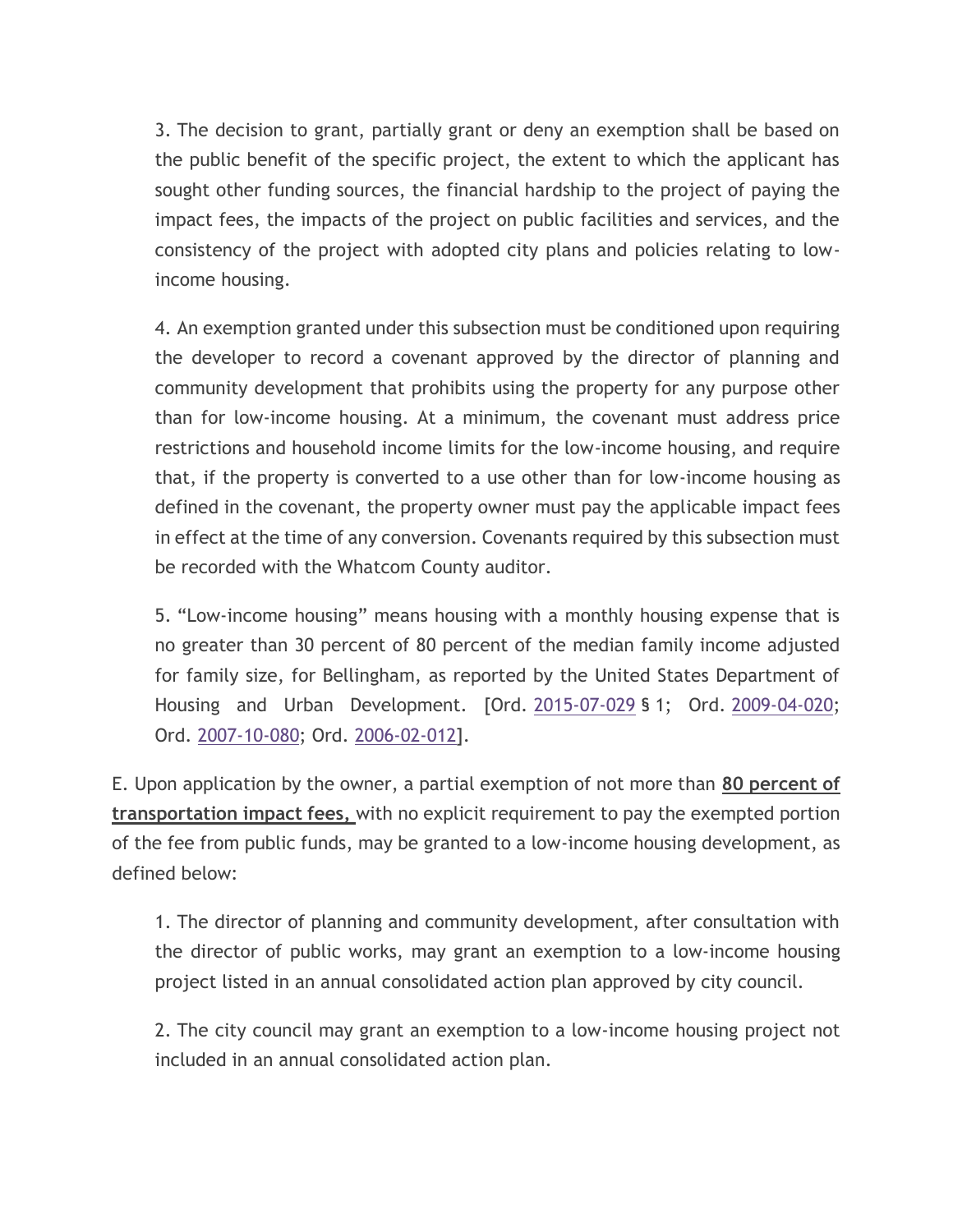3. The decision to grant, partially grant or deny an exemption shall be based on the public benefit of the specific project, the extent to which the applicant has sought other funding sources, the financial hardship to the project of paying the impact fees, the impacts of the project on public facilities and services, and the consistency of the project with adopted city plans and policies relating to lowincome housing.

4. An exemption granted under this subsection must be conditioned upon requiring the developer to record a covenant approved by the director of planning and community development that prohibits using the property for any purpose other than for low-income housing. At a minimum, the covenant must address price restrictions and household income limits for the low-income housing, and require that, if the property is converted to a use other than for low-income housing as defined in the covenant, the property owner must pay the applicable impact fees in effect at the time of any conversion. Covenants required by this subsection must be recorded with the Whatcom County auditor.

5. "Low-income housing" means housing with a monthly housing expense that is no greater than 30 percent of 80 percent of the median family income adjusted for family size, for Bellingham, as reported by the United States Department of Housing and Urban Development. [Ord. [2016-08-031](http://www.codepublishing.com/WA/Bellingham/html/pdfs/2016-08-031.pdf) § 3; Ord. [2015-07-029](http://www.codepublishing.com/WA/Bellingham/html/pdfs/2015-07-029.pdf) § 2; Ord. [2011-01-003;](http://www.codepublishing.com/WA/Bellingham/html/pdfs/2011-01-003.pdf) Ord. [2009-04-021;](http://www.codepublishing.com/WA/Bellingham/html/pdfs/2009-04-021.pdf) Ord. [2006-11-106\]](http://www.codepublishing.com/WA/Bellingham/html/pdfs/2006-11-106.pdf).

2. Upon application by the owner, a partial exemption of not more than **80 percent of school impact fees,** with no explicit requirement to pay the exempted portion of the fee from public funds, may be granted to a low-income housing development, as defined below:

a. The director of planning and community development, after approval by the Bellingham School District, may grant an exemption to a low-income housing project listed in an annual consolidated action plan approved by city council.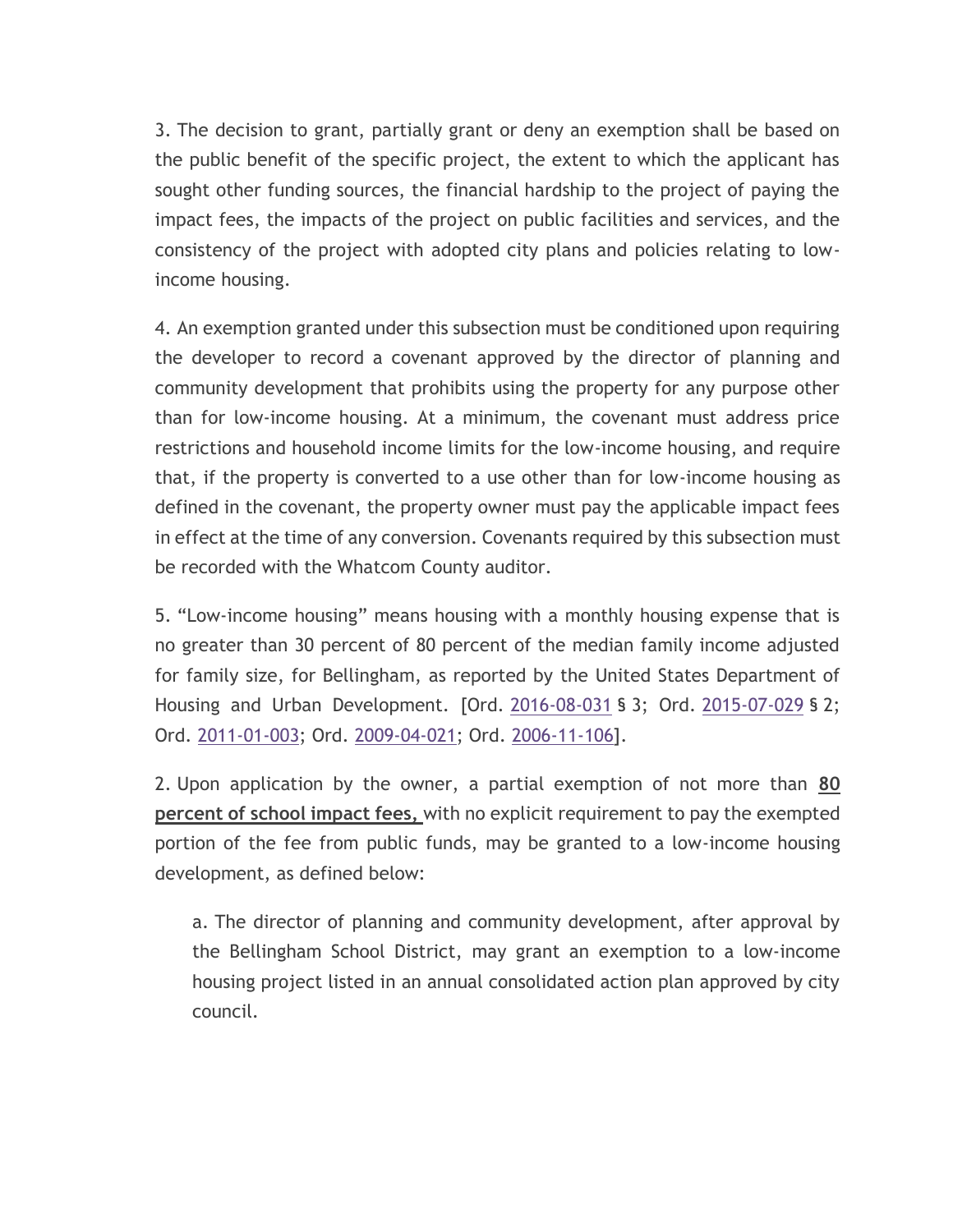b. The city council, after approval by the Bellingham School District, may grant an exemption to a low-income housing project not included in an annual consolidated action plan.

c. The decision of the director of planning and community development or the city council, as applicable, to grant, partially grant or deny an exemption shall be based on the public benefit of the specific project, the extent to which the applicant has sought other funding sources, the financial hardship to the project of paying the impact fees, the impacts of the project on school facilities and services, and the consistency of the project with adopted city plans and policies relating to low-income housing.

d. An exemption granted under this subsection must be conditioned upon requiring the developer to record a covenant approved by the director of planning and community development that prohibits using the property for any purpose other than for low-income housing. At a minimum, the covenant must address price restrictions and household income limits for the lowincome housing, and require that, if the property is converted to a use other than for low-income housing as defined in the covenant, the property owner must pay the applicable impact fees in effect at the time of any conversion. Covenants required by this subsection must be recorded with the Whatcom County auditor.

e. "Low-income housing" means housing with a monthly housing expense that is no greater than 30 percent of 80 percent of the median family income adjusted for family size, for Bellingham, as reported by the United States Department of Housing and Urban Development.

3. To avoid delay pending resolution of the adjustment or appeal, school impact fees may be paid under protest in order to obtain a development approval.

4. Failure to exhaust this administrative remedy shall preclude appeals of the school impact fee pursuant to subsection (B) of this section.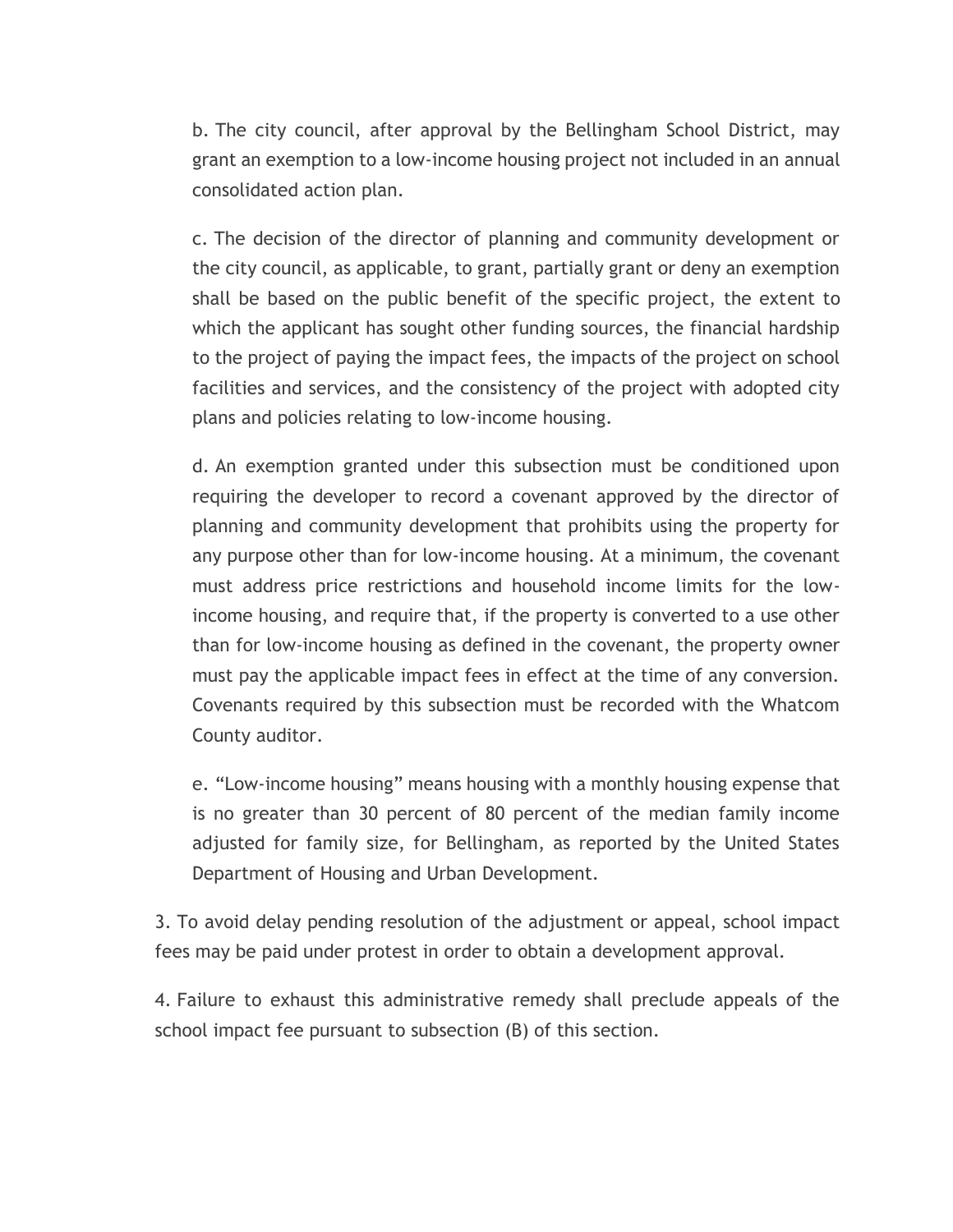# **City of Vancouver, Washington**

## **Section 20.915.080 Impact Fee Exemptions, Reductions, and Waivers.**

A. Exemptions from impact fees. The following developments shall be exempt from the requirement for payment of impact fees: publicly operated elementary, middle, junior high and senior high schools, and administrative, maintenance and other facilities of a school district and facilities of an Educational Service District.

B. Exemption or waiver from impact fees for low income housing pursuant to RCW 82.02.060(2).

Pursuant to RCW 82.02.060(2), the Review Authority may grant a total or partial exemption or waiver from impact fees for housing developments containing up to three dwelling units and qualifying as low-income housing as defined in this Chapter, to be owned and occupied by, or leased to, low-income persons.

Requests for exemption and/or waiver for four or more dwelling units must be approved by the City Council. No such impact fee exemption and/or waiver shall be granted for any low income housing that has been granted a property tax exemption pursuant to VMC 3.22, Multi-family Tax Abatement. Any such exemption or waiver shall be subject to:

1. Provision being made for payment of the impact fee from public funds other than impact fee accounts; and

2. Adequate documentation that the housing meets appropriate standards regarding household income, rent levels, sales price, location, and number of units;

C. Alternative exemption from impact fees for low-income housing pursuant to RCW 82.02.060(3).

Pursuant to RCW 82.02.060(3), the City Council may grant an alternative exemption for low-income housing under this Subsection C. No such impact fee exemption and/or waiver shall be granted for any low income housing that has been granted a property tax exemption pursuant to VMC 3.22, Multi-family Tax Abatement

1. The City Council may either:

a. Grant a partial exemption of not more than eighty percent of impact fees, in which case there is no requirement to pay the exempted portion of the fee from public funds other than impact fee accounts; or

b. Provide a full waiver, in which case the remaining percentage of the exempted fee must be paid from public funds other than impact fee accounts; and

2. Compliance with all of the requirements of Subsection D of VMC 20.915.080 is required.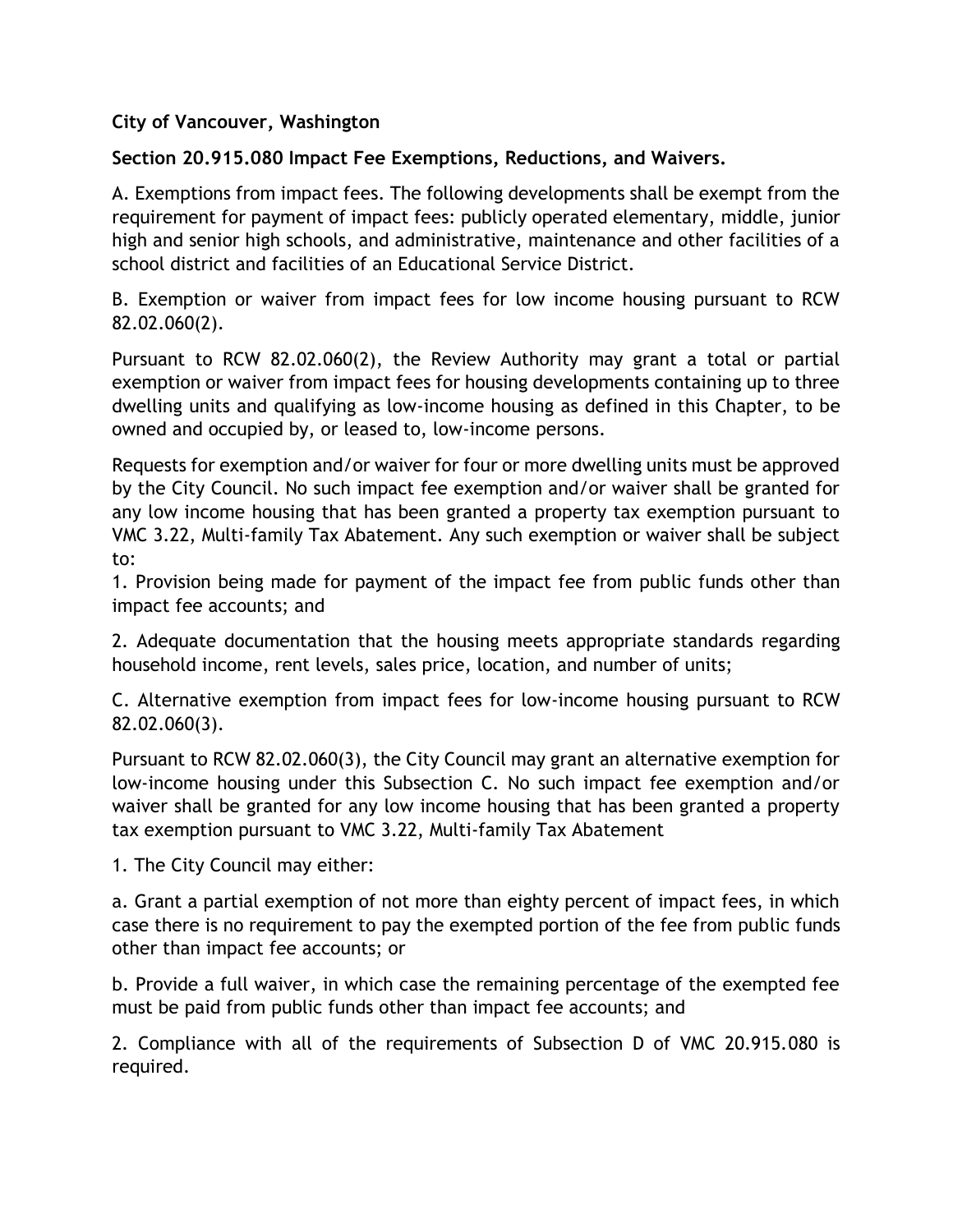D. An exemption for low-income housing granted under Subsection B or C of this section must comply with all of the following conditions:

1. The developer shall record a covenant with the Clark County Auditor. The covenant must:

a. Prohibit using the property for any purpose other than for low-income housing.

b. Require that if the property is converted to a use other than for low-income housing, the property owner must pay the applicable impact fees in effect at the time of conversion.

c. Define low-income housing as housing for which the monthly housing expense is no greater than thirty percent of eighty percent of the median family income adjusted for family size for Clark County, Washington, as reported by the United States Department of Housing and Urban Development.

2. When the City grants an exemption for low-income housing granted under Subsection B or C of this section, it may not collect revenue lost through the granting of the exemption by increasing impact fees unrelated to the exemption.

3. A school district that receives school impact fees collected by the City must consent in writing prior to City approval of any exemption from school impact fees granted under Subsection B or C of this section. Failure of a school district to provide consent in writing within 30 days of written request for approval by the City shall constitute disapproval of the requested exemption.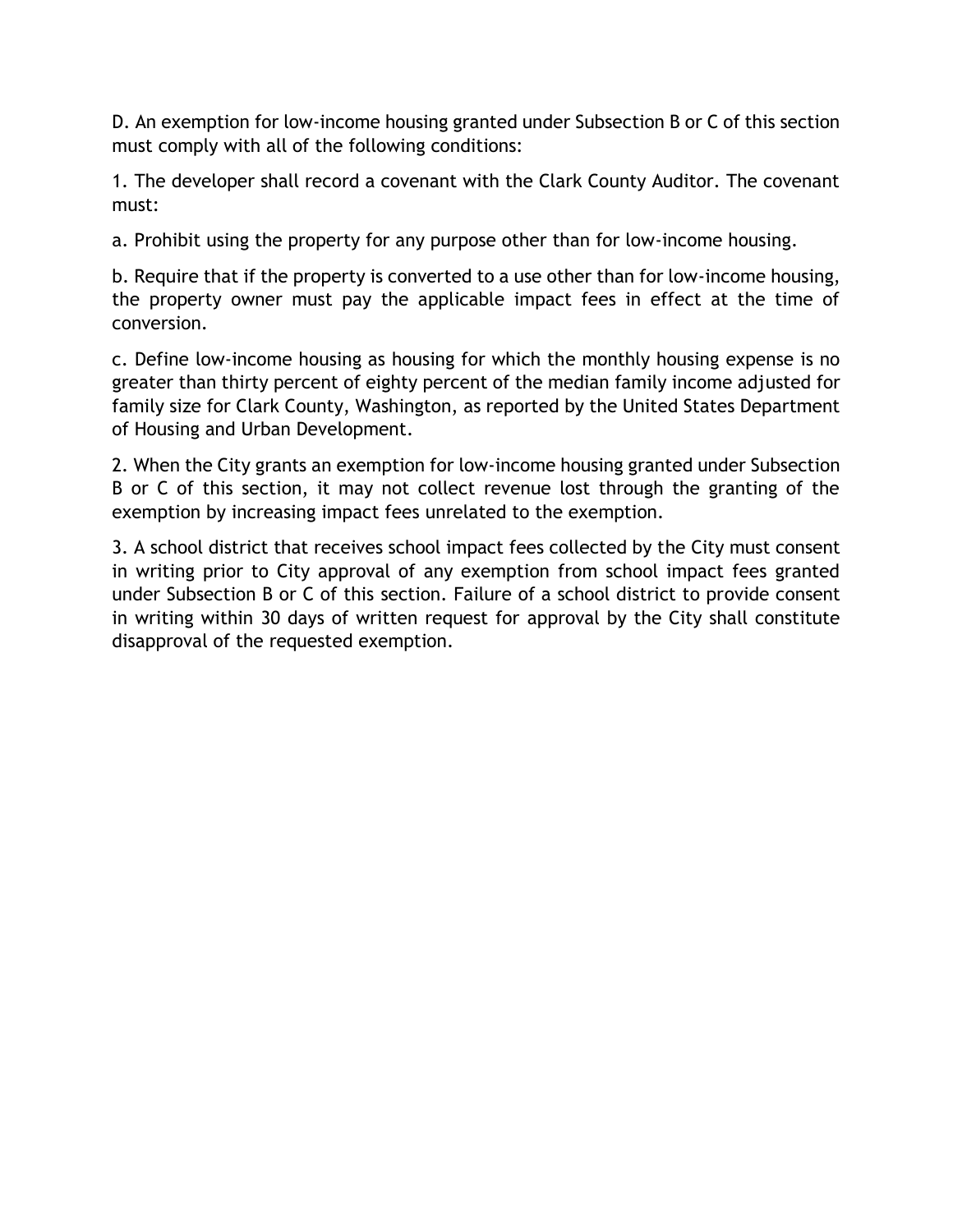#### **RCW 82.02.060**

### **Impact fees—Local ordinances—Required provisions.**

The local ordinance by which impact fees are imposed:

(1) Shall include a schedule of impact fees which shall be adopted for each type of development activity that is subject to impact fees, specifying the amount of the impact fee to be imposed for each type of system improvement. The schedule shall be based upon a formula or other method of calculating such impact fees. In determining proportionate share, the formula or other method of calculating impact fees shall incorporate, among other things, the following:

(a) The cost of public facilities necessitated by new development;

(b) An adjustment to the cost of the public facilities for past or future payments made or reasonably anticipated to be made by new development to pay for particular system improvements in the form of user fees, debt service payments, taxes, or other payments earmarked for or proratable to the particular system improvement;

- (c) The availability of other means of funding public facility improvements;
- (d) The cost of existing public facilities improvements; and
- (e) The methods by which public facilities improvements were financed;

(2) May provide an exemption for low-income housing, and other development activities with broad public purposes, from these impact fees, provided that the impact fees for such development activity shall be paid from public funds other than impact fee accounts;

(3) May provide an exemption from impact fees for low-income housing. Local governments that grant exemptions for low-income housing under this subsection (3) may either: Grant a partial exemption of not more than eighty percent of impact fees, in which case there is no explicit requirement to pay the exempted portion of the fee from public funds other than impact fee accounts; or provide a full waiver, in which case the remaining percentage of the exempted fee must be paid from public funds other than impact fee accounts. An exemption for low-income housing granted under subsection (2) of this section or this subsection (3) must be conditioned upon requiring the developer to record a covenant that, except as provided otherwise by this subsection, prohibits using the property for any purpose other than for lowincome housing. At a minimum, the covenant must address price restrictions and household income limits for the low-income housing, and that if the property is converted to a use other than for low-income housing, the property owner must pay the applicable impact fees in effect at the time of conversion. Covenants required by this subsection must be recorded with the applicable county auditor or recording officer. A local government granting an exemption under subsection (2) of this section or this subsection (3) for low-income housing may not collect revenue lost through granting an exemption by increasing impact fees unrelated to the exemption. A school district who receives school impact fees must approve any exemption under subsection (2) of this section or this subsection (3);

(4) Shall provide a credit for the value of any dedication of land for, improvement to, or new construction of any system improvements provided by the developer, to facilities that are identified in the capital facilities plan and that are required by the county, city, or town as a condition of approving the development activity;